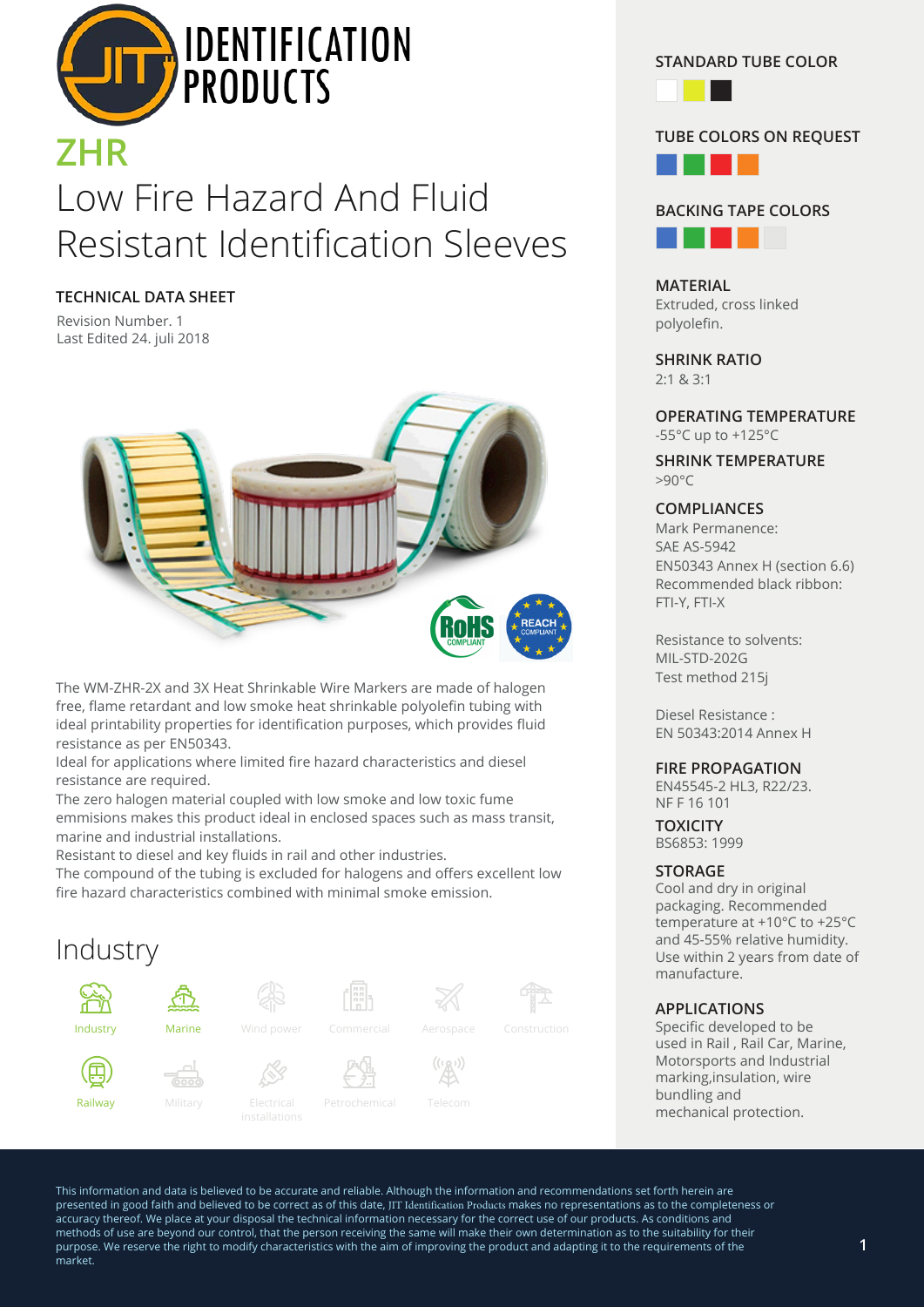

# Product Dimensions

**DIMENSIONS 2:1**

| SIZE, INCHES   | SIZE, MM | MINIMUM ID (D), AS<br><b>SUPPLIED MM (INCHES)</b> | MAXIMUM ID, RECOVERED<br>(D) MM (INCHES) | RECOVERED WALL THICKNESS (W),<br>MM (INCHES) |
|----------------|----------|---------------------------------------------------|------------------------------------------|----------------------------------------------|
| 3/32           | 2.4      | 2.4(0.094)                                        | 1.2(0.047)                               | $0.49\pm0.06$ ( $\pm$ 0.002)                 |
| 1/8            | 3.2      | 3.2(0.126)                                        | 1.6(0.063)                               | $0.51\pm0.06$ (0.06 $\pm$ 0.002)             |
| 3/16           | 4.8      | 4.8(0.189)                                        | 2.4(0.094)                               | $0.54\pm0.06$ (0.06 $\pm$ 0.002)             |
| 1/4            | 6.4      | 6.4(0.250)                                        | 3.2(0.126)                               | $0.56\pm0.06$ (0.022 $\pm$ 0.002)            |
| 3/8            | 9.5      | 9.5(0.374)                                        | 4.8(0.189)                               | $0.59\pm0.06$ (0.023 $\pm$ 0.002)            |
| 1/2            | 12.7     | 12.7(0.5)                                         | 6.4(0.250)                               | $0.60\pm0.07$ (0.024 $\pm$ 0.003)            |
| 3/4            | 19.1     | 19.1 (0.750)                                      | 9.5(0.374)                               | $0.62\pm0.07$ (0.024 $\pm$ 0.003)            |
|                | 25.4     | 25.4(1.0)                                         | 12.7(0.500)                              | $0.63\pm0.07$ (0.025 $\pm$ 0.003)            |
| $1\frac{1}{2}$ | 38.1     | 38.1(1.5)                                         | 19.1 (0.750)                             | $0.64\pm0.07$ (0.025 $\pm$ 0.003)            |
|                | 50.8     | 50.8(2)                                           | 25.4(1.0)                                | $0.64\pm0.08$ (0.025 $\pm$ 0.003)            |
|                | 76.2     | 76.2(3)                                           | 38.1(1.5)                                | $0.64\pm0.09$ (0.025 $\pm$ 0.003)            |

### **DIMENSIONS 3:1**

| SIZE, INCHES   | SIZE, MM | MINIMUM ID (D), AS<br><b>SUPPLIED MM (INCHES)</b> | MAXIMUM ID, RECOVERED<br>(D) MM (INCHES) | RECOVERED WALL THICKNESS (W),<br>MM (INCHES) |
|----------------|----------|---------------------------------------------------|------------------------------------------|----------------------------------------------|
| 3/32           | 2.4      | 2.4(0.094)                                        | 0.8(0.031)                               | $0.57\pm0.10$ (0.022 $\pm$ 0.004)            |
| 1/8            | 3.2      | 3.2(0.126)                                        | 1.0(0.039)                               | $0.61\pm0.10$ (0.024 $\pm$ 0.004)            |
| 3/16           | 4.8      | 4.8(0.189)                                        | 1.6(0.063)                               | $0.67\pm0.10$ (0.0263 $\pm$ 0.004)           |
| 1/4            | 6.4      | 6.4(0.250)                                        | 2.4(0.094)                               | $0.71\pm0.10$ (0.0279 $\pm$ 0.004)           |
| 3/8            | 9.5      | 9.5(0.374)                                        | 3.2(0.126)                               | $0.77\pm0.10$ (0.030 $\pm$ 0.004)            |
| 1/2            | 12.7     | 12.7(0.5)                                         | 4.8 (0.189)                              | $0.80\pm0.10$ (0.031 $\pm$ 0.004)            |
| 3/4            | 19.1     | 19.1 (0.750)                                      | 6.4(0.250)                               | $0.84\pm0.15(0.0330\pm0.006)$                |
|                | 25.4     | 25.4(1.0)                                         | 8.4 (0.331)                              | $0.86\pm0.15$ ( $0.034\pm0.006$ )            |
| $1\frac{1}{2}$ | 38.1     | 38.1(1.5)                                         | 12.7(0.500)                              | $0.89\pm0.15(0.035\pm0.006)$                 |
| $\overline{2}$ | 50.8     | 50.8(2)                                           | 18.0 (0.708)                             | $0.90\pm0.15(0.035\pm0.006)$                 |
| 3              | 76.2     | 76.2(3)                                           | 25.4(1.0)                                | $0.92\pm0.15(0.036\pm0.006)$                 |



Heat Shrink Product in as supplied "D" and fully recovered state "d" with recovered wall "W"

This information and data is believed to be accurate and reliable. Although the information and recommendations set forth herein are presented in good faith and believed to be correct as of this date, JIT Identification Products makes no representations as to the completeness or accuracy thereof. We place at your disposal the technical information necessary for the correct use of our products. As conditions and methods of use are beyond our control, that the person receiving the same will make their own determination as to the suitability for their purpose. We reserve the right to modify characteristics with the aim of improving the product and adapting it to the requirements of the market.